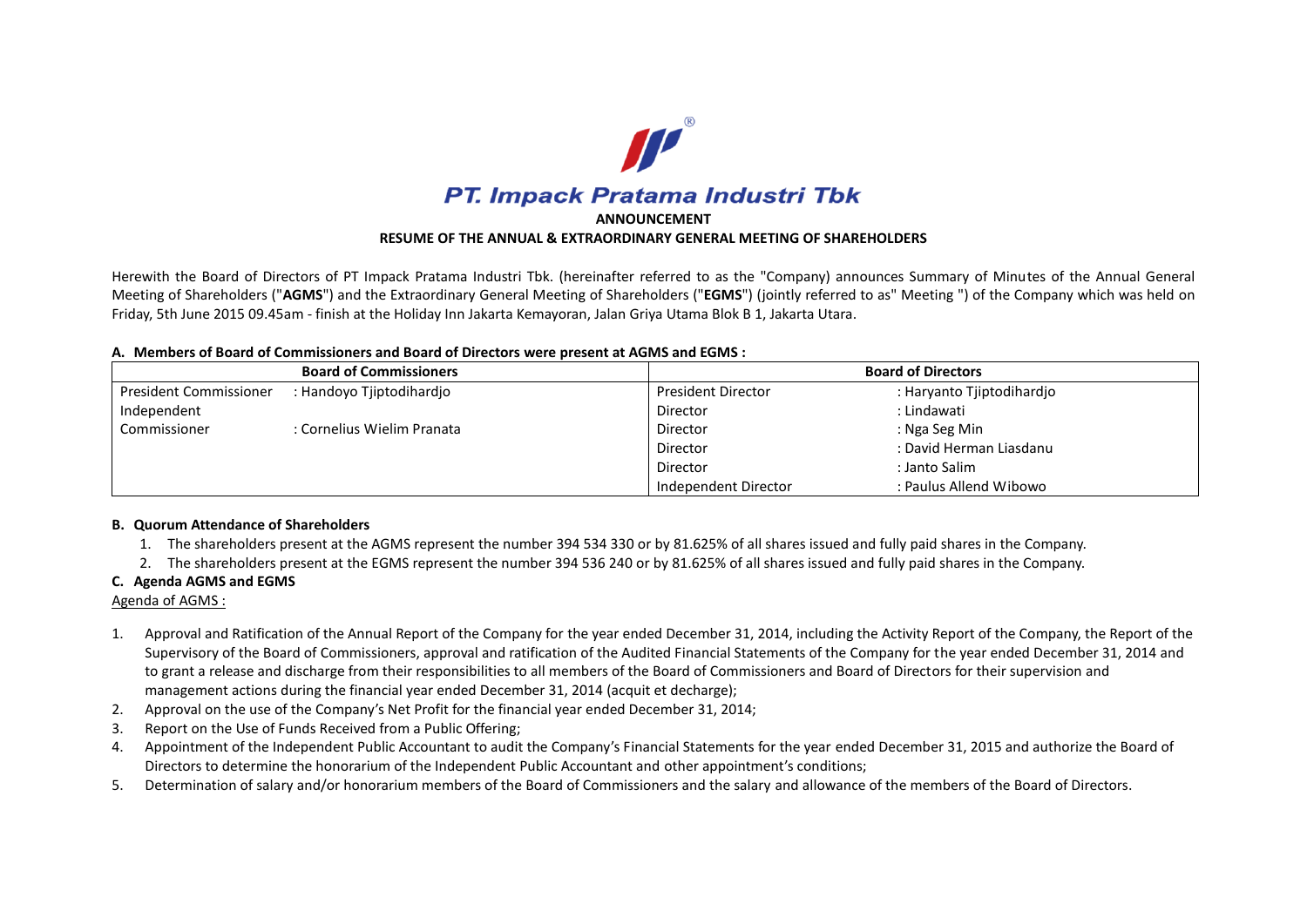# Agenda of EGMS:

- 1. Approval of Amendment and restatement of the Articles of Association of the Company to comply with the Regulation of the Financial Services Authority.
- 2. Approval to encumbrance the Company's assets of more than % (one half) of the total net assets of the Company including to encumbrance the Company's subsidiaries's assets, in obtaining a loan facility from the bank or other financial institutions, for the benefit of the Company and/or its subsidiaries.

#### **D. The mechanism of decision**

- Shareholders and proxy of shareholders given the opportunity to ask questions and / or opinion of each agenda in the meeting.
- Decision-making throughout the agenda is done by deliberation and consensus, in case no agreement is reached, the decision made by voting.

# **E. Meeting Decision**

1. The Decision of the AGMS of the Company:

| 1st AGMS Agenda             |                                                                                                                                                                                                                                                                                                                                                                                                                                                                                                                                                                                                    |            |                 |
|-----------------------------|----------------------------------------------------------------------------------------------------------------------------------------------------------------------------------------------------------------------------------------------------------------------------------------------------------------------------------------------------------------------------------------------------------------------------------------------------------------------------------------------------------------------------------------------------------------------------------------------------|------------|-----------------|
| Total Shareholder are Asked | l (one) shareholder                                                                                                                                                                                                                                                                                                                                                                                                                                                                                                                                                                                |            |                 |
| <b>Voting Results</b>       | Agree                                                                                                                                                                                                                                                                                                                                                                                                                                                                                                                                                                                              | Abstention | <b>Disagree</b> |
|                             | 394.534.330 shares                                                                                                                                                                                                                                                                                                                                                                                                                                                                                                                                                                                 | Nothing    | <b>Nothing</b>  |
|                             | (100% of the present)                                                                                                                                                                                                                                                                                                                                                                                                                                                                                                                                                                              |            |                 |
| <b>AGMS Decision</b>        | Approved and Ratified of the Annual Report of the Company for the year ended December 31, 2014, including the<br>Activity Report of the Company, the Report of the Supervisory of the Board of Commissioners, approval and ratification<br>of the Audited Financial Statements of the Company for the year ended December 31, 2014 and to grant a release and<br>discharge from their responsibilities to all members of the Board of Commissioners and Board of Directors for their<br>supervision and management actions during the financial year ended December 31, 2014 (acquit et decharge); |            |                 |

| 2nd AGMS Agenda             |                                                                                                                     |                                                                                        |                 |
|-----------------------------|---------------------------------------------------------------------------------------------------------------------|----------------------------------------------------------------------------------------|-----------------|
| Total Shareholder are Asked | No Shareholder Asked Question                                                                                       |                                                                                        |                 |
| <b>Voting Results</b>       | Agree                                                                                                               | Abstention                                                                             | <b>Disagree</b> |
|                             | 394.534.330 shares                                                                                                  | <b>Nothing</b>                                                                         | Nothing         |
|                             | (100% of the present)                                                                                               |                                                                                        |                 |
| <b>AGMS Decision</b>        |                                                                                                                     | Approved the use of net profit for the fiscal year ended December 31, 2014 as follows: |                 |
|                             | a. Not distribute cash dividends to the shareholders of the Company;                                                |                                                                                        |                 |
|                             | Rp. 9.667 billion, - (nine billion, six hundred and sixty seven million Rupiah) allowance and recorded as a reserve |                                                                                        |                 |
|                             | fund:                                                                                                               |                                                                                        |                 |
|                             | c. The remains included and recorded as retained earnings, to increase the Company's working capital and / or       |                                                                                        |                 |
|                             | development and expansion of the Company's business.                                                                |                                                                                        |                 |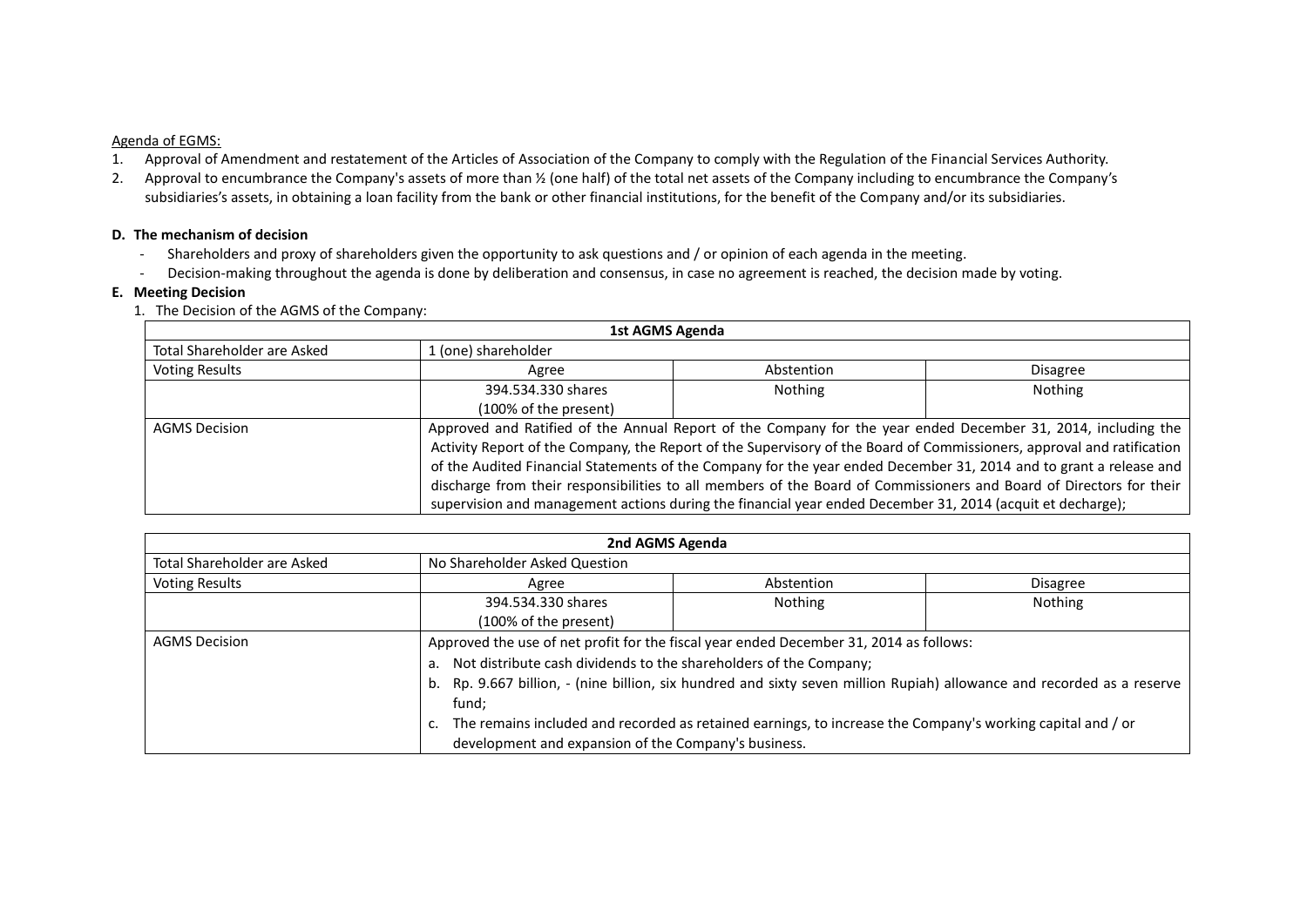| 3rd AGMS Agenda                                              |                                                                                        |            |       |
|--------------------------------------------------------------|----------------------------------------------------------------------------------------|------------|-------|
| Total Shareholder are Asked<br>No Shareholder Asked Question |                                                                                        |            |       |
| Voting Results                                               | Agree                                                                                  | Abstention | Agree |
|                                                              | This 3rd Agenda is Report and not do the voting                                        |            |       |
| AGMS Decision                                                | Received the report of the realization of the use of proceeds from the public offering |            |       |

| 4th AGMS Agenda             |                                                                                                                           |                |                 |
|-----------------------------|---------------------------------------------------------------------------------------------------------------------------|----------------|-----------------|
| Total Shareholder are Asked | No Shareholder Asked Question                                                                                             |                |                 |
| <b>Voting Results</b>       | Agree                                                                                                                     | Abstention     | <b>Disagree</b> |
|                             | 394.534.330 shares                                                                                                        | <b>Nothing</b> | Nothing         |
|                             | (100% of the present)                                                                                                     |                |                 |
| <b>AGMS Decisions</b>       | Giving authority to the Board of Directors to appoint registered public accounting firm to audit the financial statements |                |                 |
|                             | of the Company for the financial year 2015, and determine the fees following others appointment's conditions.             |                |                 |

| 5th AGMS Agenda                                                                                                       |                                                                                                                   |            |                 |  |
|-----------------------------------------------------------------------------------------------------------------------|-------------------------------------------------------------------------------------------------------------------|------------|-----------------|--|
| Total Shareholder are Asked                                                                                           | No Shareholder Asked Question                                                                                     |            |                 |  |
| <b>Voting Results</b>                                                                                                 | Agree                                                                                                             | Abstention | <b>Disagree</b> |  |
|                                                                                                                       | 394.534.330 shares                                                                                                | Nothing    | Nothing         |  |
|                                                                                                                       | (100% of the present)                                                                                             |            |                 |  |
| <b>AGMS Decision</b>                                                                                                  | - Determine fee and / or other benefits for members of the Board of Commissioners for the financial year 2015 and |            |                 |  |
|                                                                                                                       | authorize the Commissioner to establish allocation.                                                               |            |                 |  |
| - To authorize the Board of Commissioners to determine the salary and / or other benefits for members of the Board of |                                                                                                                   |            |                 |  |
| Directors.                                                                                                            |                                                                                                                   |            |                 |  |

# AGMS Closed at 10.15am

# 2. The Decision of EGMS of the Company:

| 1st EGMS Agenda                                                                                                                                                                                                                                                                                               |                                                                                                                     |                |                 |
|---------------------------------------------------------------------------------------------------------------------------------------------------------------------------------------------------------------------------------------------------------------------------------------------------------------|---------------------------------------------------------------------------------------------------------------------|----------------|-----------------|
| Total Shareholder are Asked                                                                                                                                                                                                                                                                                   | No Shareholder Asked Question                                                                                       |                |                 |
| <b>Voting Results</b>                                                                                                                                                                                                                                                                                         | Agree                                                                                                               | Abstention     | <b>Disagree</b> |
|                                                                                                                                                                                                                                                                                                               | 394.536.240 shares                                                                                                  | <b>Nothing</b> | Nothing         |
|                                                                                                                                                                                                                                                                                                               | (100% of the present)                                                                                               |                |                 |
| <b>EGMS Decision</b>                                                                                                                                                                                                                                                                                          | Approve, amend and restate the Articles of Association, including change in order to adapt to the Regulation of the |                |                 |
| Financial Services Authority, as explained in the Meeting;<br>Agree to give authority and power to the Board of Directors, with right of substitution, to perform all and every act<br>that is required in connection with the decision, including but not limited to states / pour decision in the deed made |                                                                                                                     |                |                 |
|                                                                                                                                                                                                                                                                                                               |                                                                                                                     |                |                 |
|                                                                                                                                                                                                                                                                                                               |                                                                                                                     |                |                 |